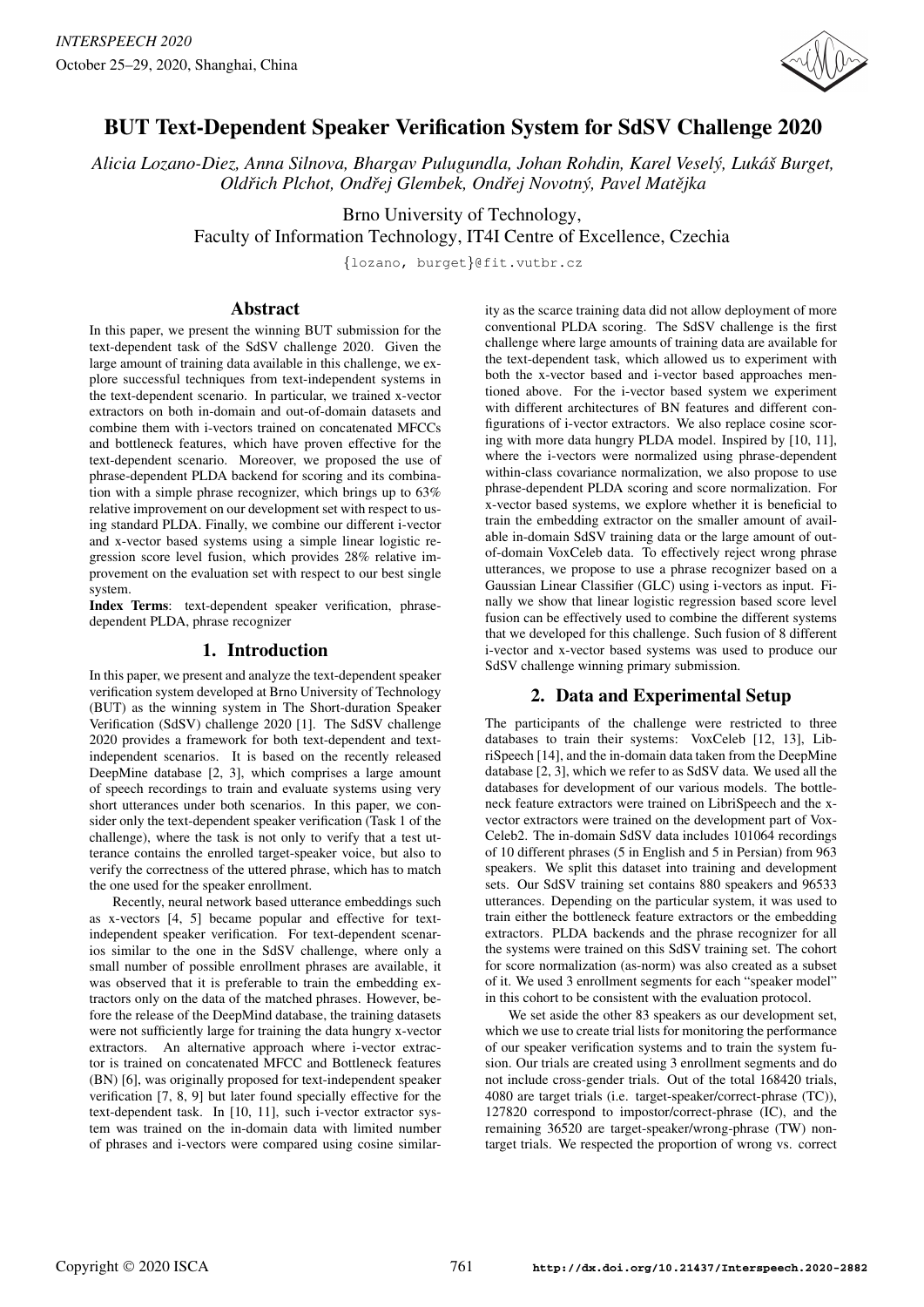phrase non-target trials declared by the challenge organizers and since they announced that majority of the wrong phrase trials would be TW, we did not include any impostor/wrong-phrase (IW) in our development set. Finally, we also report results on the official evaluation set obtained by submitting our system outputs to the leaderboard.

### 3. Utterance Embedding Extractors

Our individual systems described in section 5.1 and listed in Table 1 use two different x-vectors and four different i-vectors:

#### 3.1. x-vector extractors

xVoxCeleb is an x-vector extractor which is a variant of the standard Kaldi [15] TDNN model as described in [16]. This extractor is trained on VoxCeleb 16kHz audio data. The input are 40-dimensional log Mel-filter bank outputs (with frequency limits 20-7600Hz) extracted using 25 ms windows and 15 ms overlap and further normalized using short-term mean normalization with a sliding window of 3 s. The network stacks 9 TDNN layers (seeing a context of 11 frames on each side) before the pooling layer and the 512 dimensional x-vectors are extracted from the layer right after the pooling.

xSdSV is an x-vector extractor trained on the in-domain SdSV training set. In this case, we used a factorized TDNN (F-TDNN) architecture [17] trained using Kaldi but the network is trained to classify not just the speaker identities but also the phrase contained in the utterance. The features used have the same configuration as for the previous model.

#### 3.2. i-vector extractors

For all our i-vector extractors, the input features are concatenated MFCCs and bottleneck features (BN). 19 MFCCs plus energy are extracted from 16kHz audio recordings using 25 ms Hamming windows with 15 ms overlap and 30 filter-bank bands. We add first and second order derivatives and discard silence frames according to an energy-based VAD (mostly skipping initial and final silence segments). Then, we apply cepstral short-term mean and variance normalization with a sliding window of 3 s. Our BN features [6] are extracted from a bottleneck layer of a neural network (NN) trained to discriminate between given phoneme units. The BN features are a frame-wise representation of the audio learned by this NN. For training the NNs, we used GMM-HMM ASR models to generate the forcedalignment of the training data and this was further used either directly as the training targets or as the initial alignment for the Lattice-free MMI training [18]. We used three variants of BN features for the different i-vector extractors as detailed below.

We use four different i-vector extractors [19], all trained on the in-domain SdSV training set with a UBM-GMM of 1024 Gaussian components. Our i-vector extractors only differ in the BN features used and the dimensionality of the i-vectors:

iLibri800 extractor extracts 800-dimensional i-vectors. It uses the so-called *stacked* BN NN architecture [20] trained on LibriSpeech data. This architecture is composed of a cascade of two bottleneck NNs, where neighbouring bottleneck-outputs from the first stage NN are stacked to define context-dependent input features for the second stage NN [6]. The NN input features are 40 log Mel-scale filter bank outputs extended with 3 kaldi-pitch features [21]. The bottleneck-outputs of the second stage NN are used as the BN features.

iLibri600 is exactly the same i-vector extractor as iLibri800 except that it produces 600-dimensional i-vectors.

iSdSV400 extracts 400-dimensional i-vectors. For BN features, it uses only the first stage NN from the stacked BN architecture described above. This BN feature extractor is trained only on the in-domain SdSV training data (i.e. only on the utterances of the 10 phrases).

iLibriSdSV400 extracts 400-dimensional i-vectors. The BN features for this system are extracted from a different architecture corresponding to the Kaldi [15] chain model, which has been, however, modified to include the bottleneck layer<sup>1</sup>. This NN is trained on LibriSpeech and the in-domain SdSV challenge data together. Phonemes from LibriSpeech and SdSV data are considered as different phonemes (i.e. different classes for the NN training) although some of the SdSV sentences are in English just like LibriSpeech data.

It should be noted that, unlike x-vector extractors names (xVoxCeleb and xSdSV), which include the data used for their training, i-vector systems names refer to the data used to train the BN feature extractor. The i-vector extractors themselves are always trained using the in-domain SdSV training data.

### 4. Backends

#### 4.1. Phrase-dependent PLDA (PD-PLDA)

From the evaluation plan it was known that both the development and evaluation data consist of only 10 phrases. To take advantage of this fact, all our PLDA backends were trained in a phrase-dependent fashion i.e. we train 10 different PLDA models corresponding to different phrases. Each PLDA is a two-covariance model (i.e. both within- and across-class covariance matrices are full rank). During testing, each trial is scored with the model corresponding to its enrollment phrase. Given the multi-session enrollment scenario, we use the by-thebook PLDA scoring to calculate the log likelihood verification scores. Before training or evaluating the PLDA models, the input embeddings are subject to the following pre-processing:

For our two x-vector based systems with PD-PLDA backends (systems 2 and 4 in Table 1), we center both training and evaluation x-vectors with the mean computed on the pooled data from all of the phrases from the training set. Also, a global LDA transformation reducing the dimensionality from 512 to 300 is performed, followed by a length-normalization step.

In the case of the i-vector systems, we perform phrasedependent centering and LDA dimensionality reduction. Dimensionality after LDA is set to either 400 or 600 for different systems as indicated in Table 1 by the number appended to the backend names. Note that LDA transformation is applied even for the systems with no dimensionality reduction as it has the side effect of within-class covariance whitening, which is beneficial for the following length-normalization.

#### 4.2. Heavy-tailed PLDA (HTPLDA)

For some of our x-vector systems, we used a heavy-tailed PLDA (HTPLDA) [23] backend. The pre-processing of the data for HTPLDA includes centering and length-normalization. The size of the speaker subspace was set to 300 and the degrees of freedom parameter was fixed to 2. We also experimented with phrase-dependent HTPLDA backend similar to what we did with the standard PLDA. However, this approach did not outperform the results obtained with a single HTPLDA backend and was therefore not used.

 $1_{egs/librispeech/s5/local/chain/tuning/run\_tdnn\_1d.sh.}$ We removed i-vector feature adaptation and added online-cmn. The architecture is a Semi-Orthogonal TDNN [22]. The bottleneck is 'prefinal-l', the last common hidden layer preceding the split for the two objective functions in the chain model. The bottleneck has 80 dimensions, the NN has  $2\times 2576$  outputs and 18M model parameters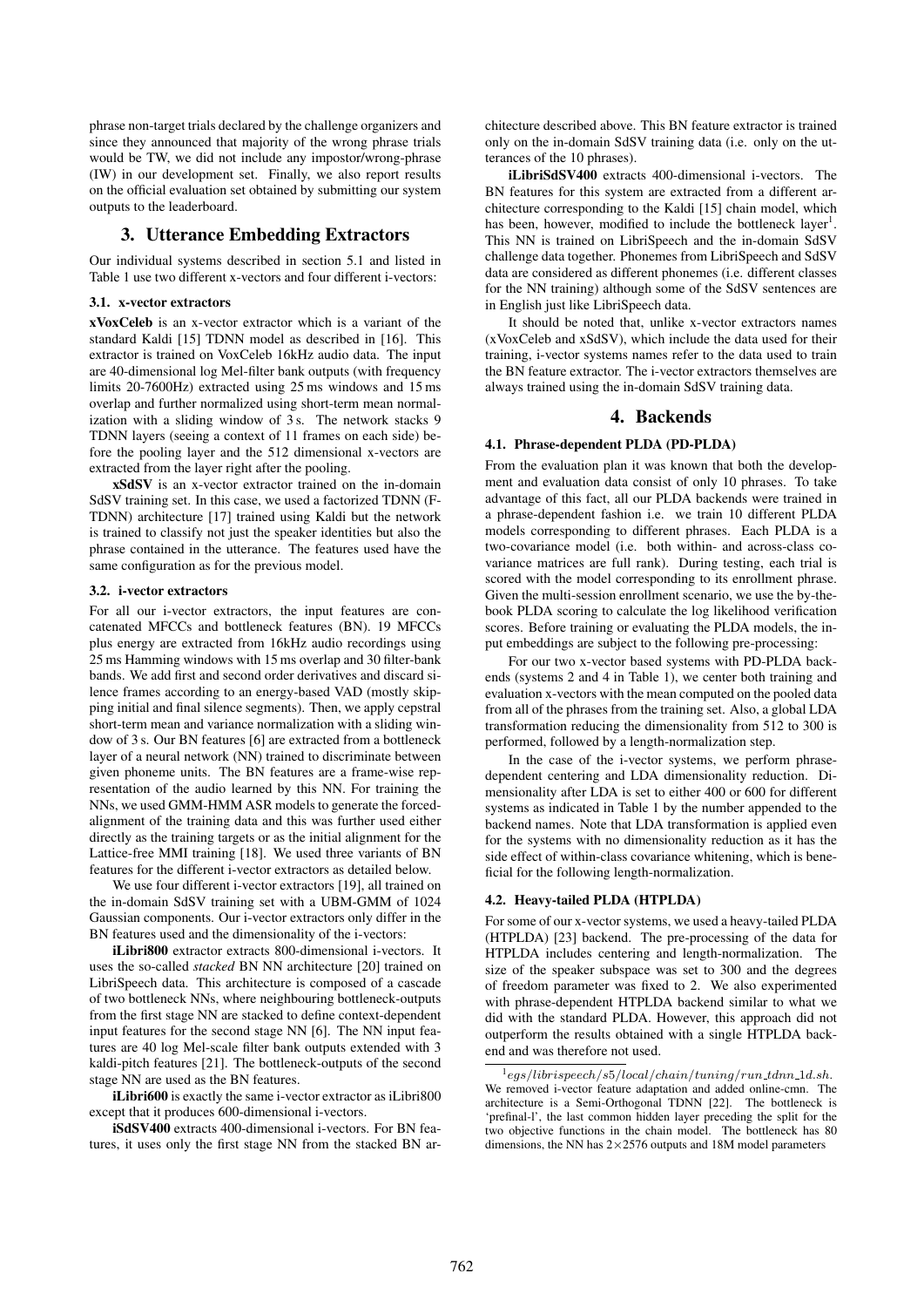#### 4.3. Score normalization

To normalize the scores, we used adaptive symmetric score normalization (as-norm) which computes an average of normalized scores from z-norm and t-norm  $[24, 25, 26, 27]$ . As-norm is performed for PD-PLDA backends and it is also phrase-dependent. This means that the cohort for each phrase includes only the scores from the trials with matching enrollment phrase. For each phrase-dependent cohort we had between 618 and 779 models (enrolled from 3 utterances each). The 7011 cohort test utterances used were shared for all the phrases. Only a part of the cohort is selected to compute mean and variance for normalization and we select the 70 highest scores.

#### 4.4. GLC phrase recognizer

Given that the scenario of the text-dependent task in this challenge involves a fixed set of 10 known phrases, we trained a phrase recognizer to be combined with the PLDA model outputs. This phrase recognizer is a simple Gaussian Linear Classifier (GLC) [28] trained using the i-vectors (in particular, the ones from the best single system denoted as iLibri800) on our training set. The GLC estimates the mean of each phrase and a single average within-class covariance matrix shared across the phrases. We could use the phrase classifier to make a hard decision for each test segment and reject trials recognized as having wrong-phrase just by setting verification scores to high negative value (e.g. -inf). However, for convenience (and also to produce soft scores), we use the following procedure, which produces an outcome very similar to making hard decisions: For each trial, we calculate the log-posterior probability that the test phrase contains the known enrollment phrase. Such scores have values close to zero for correct-phrase and very high negative for wrong-phrase trials. These scores are then linearly combined with the PLDA log-likelihood ratio verification scores using the logistic regression based score fusion described in Section 4.5.

We would like to point out that such use of GLC phrase recognizer would not be practical in more realistic scenarios with open set of phrases (even only for the wrong-phrase trials). However, this is a good and legal approach to deal with the specific scenario of the SdSV challenge.

#### 4.5. Score fusion

In order to combine the subsystems shown in Table 1 for our primary submission, we trained a linear logistic regression model to perform score level fusion. This model is trained on our development set. Thus, the results reported on that set are overoptimistic and we analyze the fusion results on the official evaluation set (i.e. by submitting scores to the leaderboard).

#### 5. Results

#### 5.1. Individual systems

Table 1 summarizes the performance of the systems we built for the challenge. We show results on both the official evaluation set (obtained by submitting scores to the leaderboard for the post-evaluation phase) and our development set (comprising TC, IC and TW trials). In order to effectively deal with TW trials, all these results (even for the "individual systems") used a score fusion with the phrase recognizer scores. The upper part of the table shows results for our "individual systems", while the bottom part shows score fusions of multiple systems.

Comparing *no norm* and *as-norm* columns in Table 1, we can see that as-norm proves to be effective as it helps in most of the cases. Moreover, we found that as-norm provides slightly better performance than the standard (non-adaptive) s-norm (not

shown in the table). The columns denoted as *no*+*as-norm* correspond to a score level fusion of both original unnormalized and as-normalized scores, which interestingly often provides further significant improvements. Our preliminary experiments indicate that this fusion helps to calibrate scores for different target phrases. The fusion of the unnormalized and normalized scores can be seen only as a special score normalization variant and, since it uses only a single trained model (i.e. single i-vector or x-vector extractor with single PD-PLDA based backend), we consider the resulting system to be a "single system" (rather than fusion of multiple subsystems).

Besides the *primary system* challenge participants were required to submit also a contrastive *single system*. Our submitted *single system* is the best individual system, which is the combination of no norm and as-norm scores in the first line of Table 1. This system is one of our i-vector based systems. As it can be seen from the table, our i-vector based systems provide consistently better results than x-vector based systems even with the sufficient amount of training data available for the challenge. Interestingly, the xSdSV x-vector extractor trained on the indomain SdSV training data (like our i-vector extractors) performed somewhat worse than the xVoxCeleb extractor. The organizers provided two single baseline systems, one based on xvectors and a second one based on i-vector/HMMs as described in [1]. These systems obtained 0.5287 and 0.1464 minDCF respectively, and 9.05% and 3.49% EER, which are far from our best single system with 0.0587 minDCF and 1.89% EER.

#### 5.2. System fusion

Our submitted *primary system* was the fusion of all 8 individual systems shown in the penultimate line of the table. These 8 systems were selected from a larger pool of systems that we developed during the work on the challenge, which comprises also other variants of the systems described in this paper (different BN feature configurations, UBM-GMM sizes, embedding dimensionalities, x-vector extractor architectures, score normalizations, etc.). To select the subsystems, we used a greedy approach where we started from the best single system (as evaluated on our development set) and we always added one system (both as-norm and no norm scores) to the fusion that led to the biggest improvement on the development set. Table 1 also shows the results for the individual steps of this greedy fusion process. As we can see, just the fusion of two systems, one ivector and one x-vector based, yields 22% improvement on the evaluation set compared to the single best system. This fusion already matches the performance of the second best team in the challenge as reported in the leaderboard. Adding more systems to the fusion keeps improving performance. However, the relative improvement gradually decreases from the initial 22% relative improvement, to approximately 5% when including a third system (which would already win the challenge by a significant margin), to less than 2% when a fourth system is added. Thus, even though for our primary submission we used the combination of 8 systems, comparable results can be obtained by using just half of them. It is also interesting to observe that the systems that fuse the best are quite diverse: 1) i-vector with BN trained only on LibriSpeech, 2) x-vector trained on VoxCeleb, 3) i-vectors with BN trained also on the in-domain SdSV set, 4) x-vector trained on SdSV, and so on.

The last row of the table shows results for our best performing system submitted to the challenge leaderboard prior to the deadline. This is a fusion of 11 subsystems taken from the systems pool mentioned above. However, because of its complexity, we did not select this system as our primary system.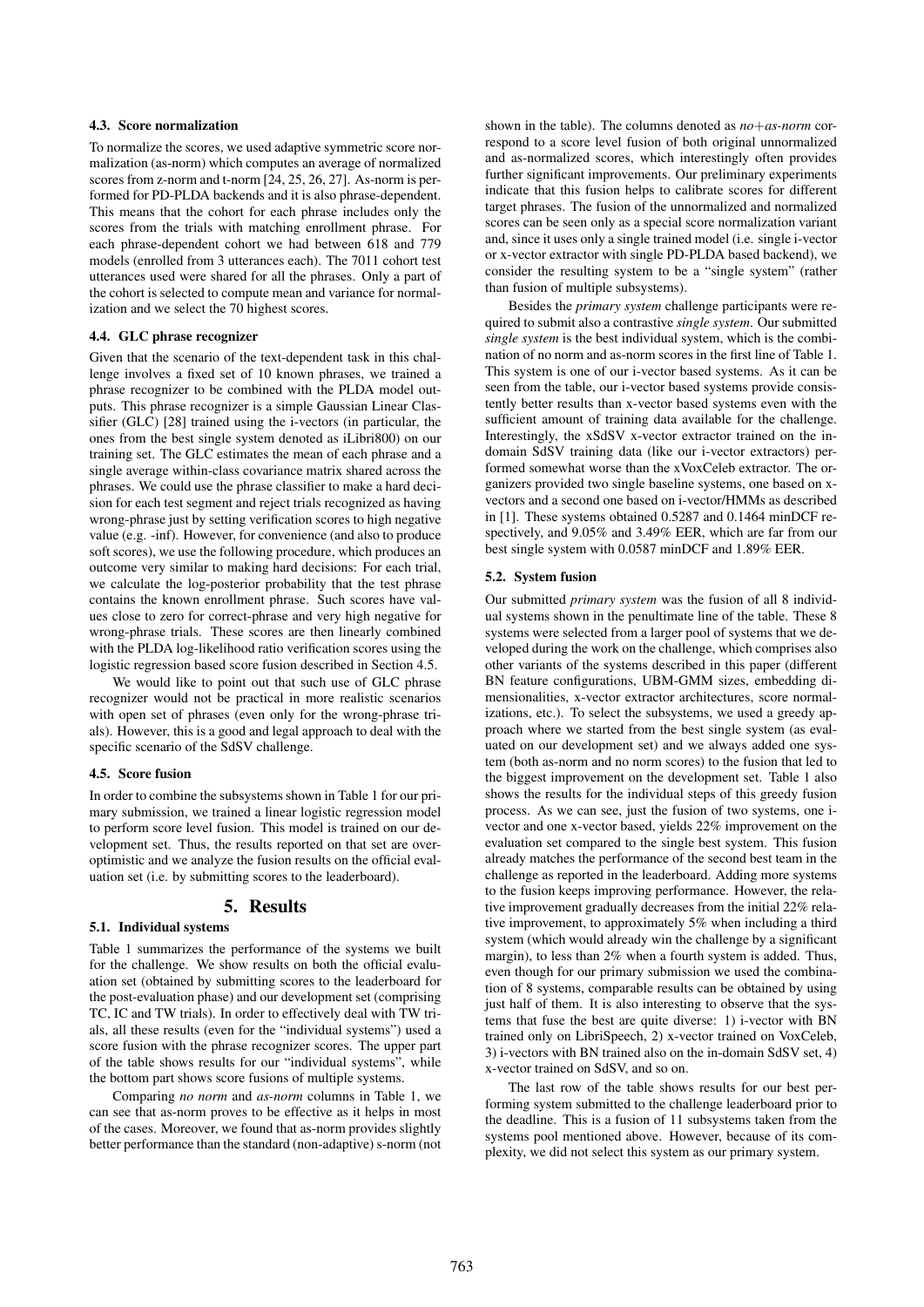|                                         | System           |                                          | <b>Leaderboard</b>       |                          |                          | Development set (all trials) |                          |              |
|-----------------------------------------|------------------|------------------------------------------|--------------------------|--------------------------|--------------------------|------------------------------|--------------------------|--------------|
|                                         | Embedding        | <b>Backend</b>                           | no norm                  | as-norm                  | $no+as-norm$             | no norm                      | as-norm                  | $no+as-norm$ |
|                                         | iLibri800        | PD-PLDA400                               | 8.61                     | 6.31                     | 5.87                     | 3.4                          | 2.35                     | 1.82         |
|                                         | xVoxCeleb        | PD-PLDA300                               | 8.15                     | 7.65                     | 7.35                     | 4.59                         | 4.12                     | 4.01         |
| 3                                       | iLibriSdSV400    | PD-PLDA400                               | 7.65                     | 7.10                     | 6.65                     | 2.51                         | 2.61                     | 2.08         |
| 4                                       | xSdSV            | PD-PLDA300                               | 11.98                    | 9.25                     | 9.25                     | 6.37                         | 4.99                     | 4.99         |
| 5.                                      | iLibri600        | PD-PLDA600                               | 7.36                     | 6.34                     | 5.84                     | 2.55                         | 2.61                     | 2.09         |
| 6                                       | iSdSV400         | PD-PLDA400                               | 7.43                     | 7.65                     | 6.65                     | 3.20                         | 4.39                     | 2.76         |
|                                         | xSdSV            | HTPLDA300                                | 11.97                    | $\overline{\phantom{0}}$ |                          | 6.89                         | $\overline{\phantom{0}}$ | -            |
| 8                                       | xVoxCeleb        | HTPLDA300                                | 9.20                     | $\overline{\phantom{a}}$ | $\overline{\phantom{a}}$ | 5.00                         | -                        | -            |
| Fusion $1+2$                            |                  |                                          |                          |                          | 4.56                     |                              |                          | 1.18         |
|                                         | Fusion $1+2+3$   |                                          |                          | $\overline{\phantom{0}}$ | 4.35                     | $\overline{\phantom{0}}$     | -                        | 1.08         |
|                                         | Fusion $1+2+3+4$ |                                          |                          | $\overline{\phantom{0}}$ | 4.28                     |                              | -                        | 1.02         |
|                                         |                  | Fusion $1+2+3+4++8$ (primary submission) | $\overline{\phantom{0}}$ | $\overline{\phantom{a}}$ | 4.22                     | $\overline{\phantom{a}}$     | -                        | 0.85         |
| Other fusion* (leaderboard eval period) |                  |                                          |                          |                          | 4.09                     |                              |                          | 0.79         |

Table 1:  $MinDCF \times 100$  of systems used for fusions and in final primary submission. All of them include phrase recognizer. Results *on EER are not shown but followed the same trend.*

Table 2: *Comparison of PLDA, phrase-dependent PLDA (PD-PLDA), and PD-PLDA combined with the phrase recognizer (Phr-rec), over the i-vectors from our best single system (iLibri800). Results show* minDCF × 100 *(EER followed the same trend).*

| <b>System</b> |                        | All non-target trials |         | Only IC non-target |         | Only TW non-target |         |
|---------------|------------------------|-----------------------|---------|--------------------|---------|--------------------|---------|
|               |                        | no norm               | as-norm | no norm            | as-norm | no norm            | as-norm |
| iLibri800     | PLDA400                | 5.94                  | 6.38    | 4.67               | 4.05    | 9.35               | 12.45   |
| iLibri800     | PD-PLDA400             | 8.27                  | 10.26   | 3.64               | 2.59    | 20.4               | 15.48   |
| iLibri800     | $PD-PLDA400 + Phr-rec$ | 3.4                   | 2.35    | 3.63               | 2.59    | 0.12               | 0.1     |

#### 5.3. PLDA backend and phrase recognizer analysis

In this section, we analyze the PLDA backend variants when fixing the embedding extractor to the one from our best single system (iLibri800). Table 2 shows results on the development set comparing the standard PLDA backend and the phrasedependent PLDA (PD-PLDA) backend. We report results for all trials, but also for subsets of trials where we always keep all target (TC) trials and only a specific type of non-target trials (either IC or TW). Comparing rows 1 and 2, we see that the PD-PLDA model provides significant improvements for IC non-target trials, but the performance degrades notably for TW trials. For the text-dependent task, the standard PLDA is trained with classes given by joint speaker-phrase labels. In other words, it is trained to discriminate between speaker voices and between phrases. In contrary, with PD-PLDA each phrase specific PLDA model is trained to only discriminate between speaker voices of a given phrase assuming that enrollment and test utterances contain the correct phrase. Thus, it is expected to work well for the correctphrase trials and not for wrong-phrase trials.

To benefit from the PD-PLDA in the case of correct-phrase trials and at the same time to obtain good performance for the wrong-phrase trials, we make use of the phrase recognizer as described in Section 4.4. The results for this case are shown in the 3rd row of Table 2. We can see that the addition of the phrase recognizer does not affect the results for IC non-target trials, while the error for TW trials is reduced to almost zero. This also results in a substantial overall improvement on all the trials of the development set.

### 6. Conclusions

In this paper, we described the BUT winning system submitted for the text-dependent task of the SdSV challenge 2020. The

amount of training data available in this challenge allowed us to investigate the commonly used text-independent speaker verification techniques for the text-dependent scenario. In particular, we studied the effectiveness x-vector extractors and compare them with i-vectors for the text-dependent scenario. While previous works on this scenario showed the importance of training embedding extractors only on data of the target phrases, we found that x-vectors trained on the out-of-domain VoxCeleb data outperform those trained on the in-domain SdSV data. However, even with the relatively large amount of in-domain training data, x-vector systems did not perform as well as the i-vector ones. Moreover, we successfully used PLDA backends in a phrase-dependent fashion, as opposed to previous works that used cosine similarity to compare embeddings. We show relative improvements of up to 63% with respect to a standard PLDA backend on our development set when we combine this phrase-dependent PLDA with a simple phrase recognizer. Finally, a simple logistic regression based score level fusion of several systems gives a 28% relative improvement over the single best system on the official challenge evaluation set.

### 7. Acknowledgements

The work was supported by Czech Ministry of Interior projects Nos. VI20152020025 "DRAPAK" and VI20192022169 "AI v TiV", Czech National Science Foundation (GACR) project "NEUREM3" No. 19-26934X, European Union's Marie Sklodowska-Curie grant agreement No. 843627, European Union's Horizon 2020 project no. 833635 - ROXANNE and by Czech Ministry of Education, Youth and Sports from the National Programme of Sustainability (NPU II) project "IT4Innovations excellence in science" - LQ1602 and project no. LTAIN19087 "Multi-linguality in speech technologies".